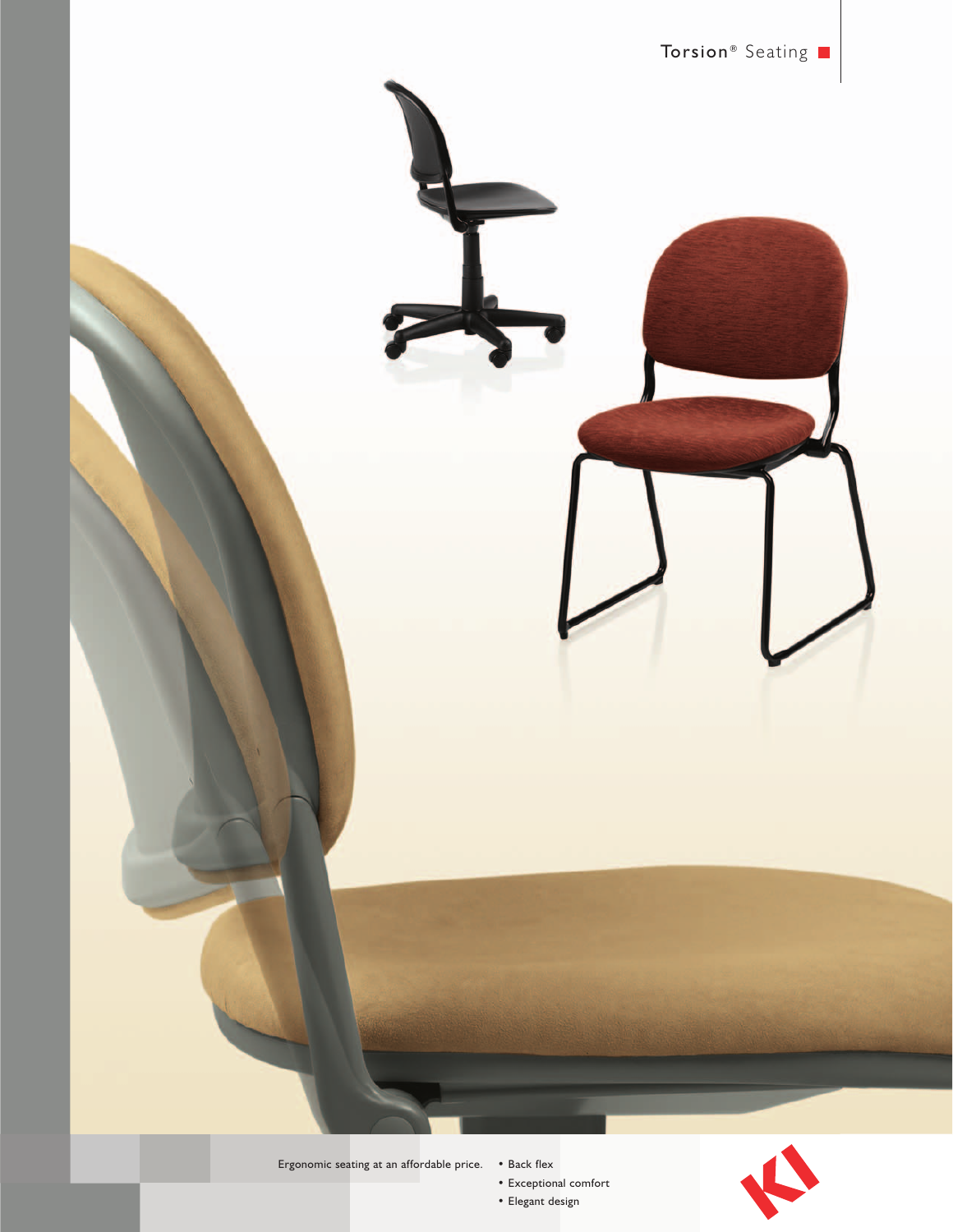## **Torsion® Chair Collection**

What makes Torsion KI's most popular seating collection? From healthcare to education to business, the Torsion collection, designed by Giancarlo Piretti, offers superior comfort via flex back at a modest price. This collection of stack chairs, task chairs, task stools, and tandem seating provides design continuity in any environment. Backed by KI's Ten-Year Warranty, Torsion seating is available in a wide range of fabric choices to complement any setting, including KI fabric, vinyl, Pallas® Textiles and C.O.M. For adaptation to hard-use environments, polypropylene seats and backrests are also available.





**Stackable Convenience. Lasting Comfort.** A stackable chair with a flex back, perfect for relaxing during long meetings or lectures.



**Be Versatile. Fold Away the Tablet Arm.**  When the tablet arm is not needed, just fold it away to create a general use guest chair. Offered in the full sled-base and straight fourleg base, the Torsion chair with fold-away tablet is a perfect option for any educational setting. (Does not stack with fold away tablet.)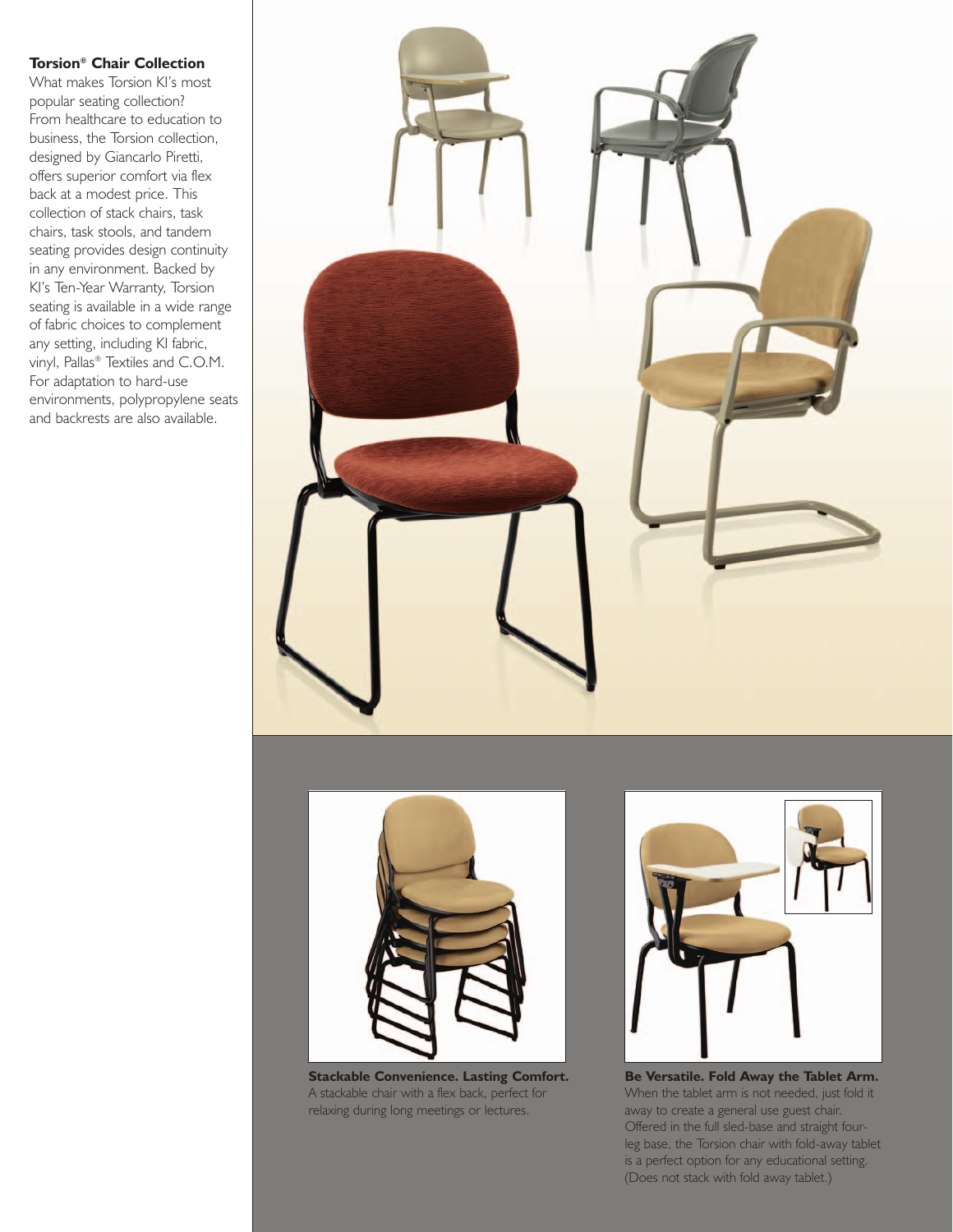

# Greenguard Certified. **Comfortable Price. Attractive Design.**  With Torsion Tandem, your waiting room will be both relaxing and attractive. The beam-mounted tandem unit creates high comfort at a moderate price.

#### **Torsion Stack**

No one expects a stack chair to flex. Torsion stack chairs provide the comfort of passive ergonomics at a price comparable to fixedback stack chairs. Perfect for any application, Torsion stack is available in three frame styles – full sled base, cantilevered sled base and straight four-leg. This versatile chair is available in armless or armchair versions. Two types of tablet arms (one of which folds down and to the side) are available with the full sled base and straight four-leg frame. Torsion stack chairs are also Greenguard Certified.

#### **Torsion Task**

Need a highly mobile, lightweight task chair with remarkable comfort at a reasonable price? Torsion task chair is an ideal solution for those seeking a task chair that is adaptable to any environment and simple to use. Available in arm or armless versions, poly or upholstered, the Torsion task chair is ideal for teaming or collaborative settings.

#### **Torsion Stool**

Experience outstanding comfort with the flex back that moves as you move. The Torsion stool is easy to use and easy to maintain. Available in two seat-height options, the Torsion stool is an optimal choice for education and healthcare applications. Equipped with a chrome-plated, adjustable footring, the stool is available with optional fixed height arms.

### **Torsion Tandem**

Comfortable and attractive, Torsion tandem is the perfect choice for high traffic waiting areas. Supplying peace of mind for maintenance crews, Torsion tandem is easy to install and easy to clean. Available in armless or arm versions, tandem seating provides superior comfort with an articulating chair at a moderate price. The clean, elegant Torsion tandem seating is also